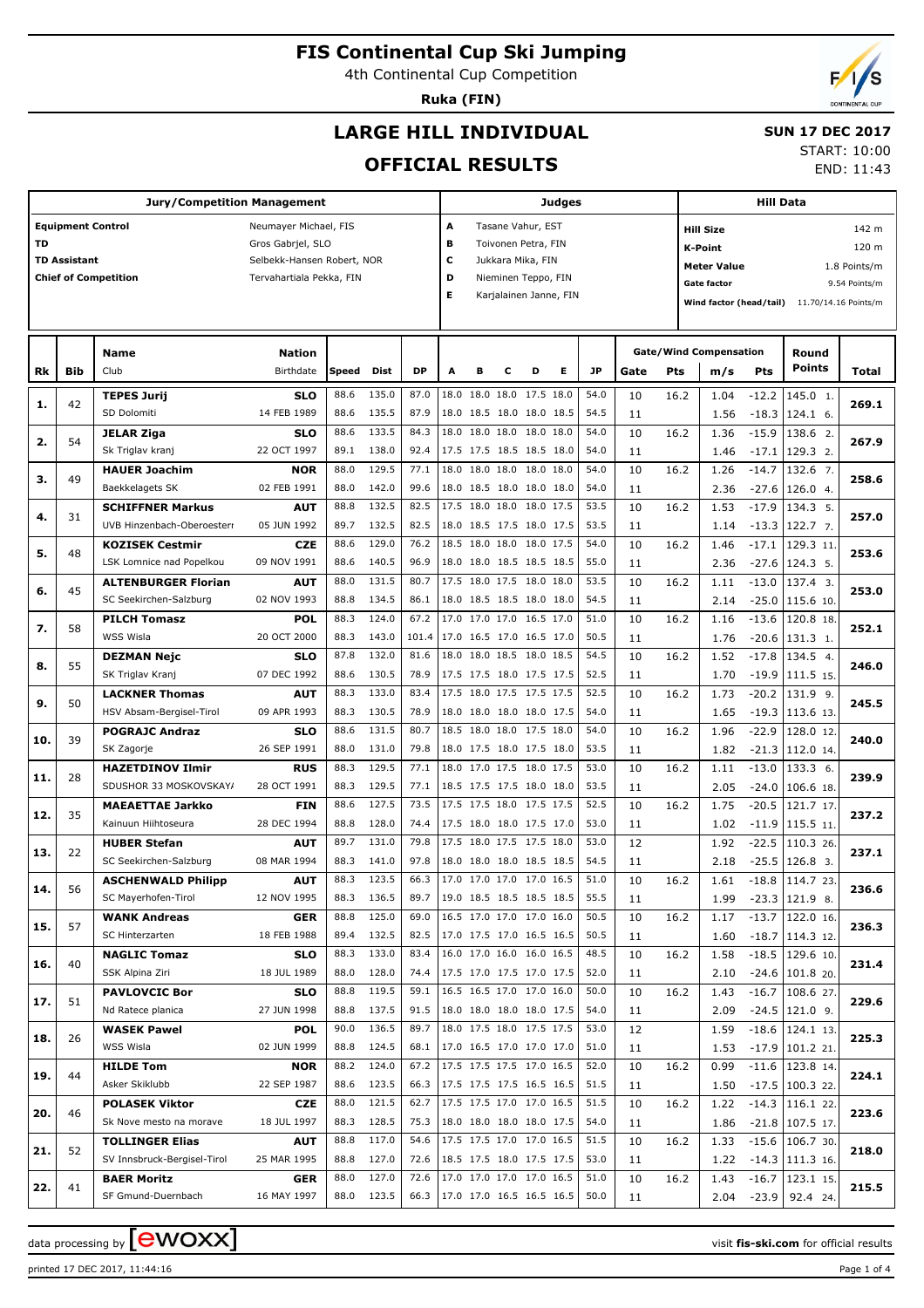4th Continental Cup Competition

**Ruka (FIN)**

END: 11:43

# **LARGE HILL INDIVIDUAL**

#### **SUN 17 DEC 2017** START: 10:00

### **OFFICIAL RESULTS**

|     |            | <b>Name</b>                      | <b>Nation</b> |              |             |           |      |   |                          |   |   |           |      |      | <b>Gate/Wind Compensation</b> |            | Round               |       |
|-----|------------|----------------------------------|---------------|--------------|-------------|-----------|------|---|--------------------------|---|---|-----------|------|------|-------------------------------|------------|---------------------|-------|
| Rk  | <b>Bib</b> | Club                             | Birthdate     | <b>Speed</b> | <b>Dist</b> | <b>DP</b> | А    | в | с                        | D | Е | <b>JP</b> | Gate | Pts  | m/s                           | <b>Pts</b> | <b>Points</b>       | Total |
|     | 5          | <b>OJALA Juho</b>                | <b>FIN</b>    | 89.4         | 128.5       | 75.3      | 17.5 |   | 17.0 17.5 17.5 17.0      |   |   | 52.0      | 12   |      | 1.25                          | $-14.6$    | 112.7 25.           |       |
| 23. |            | Kuusamon Erae-Veikot             | 17 MAR 1995   | 88.0         | 129.0       | 76.2      |      |   | 17.5 17.5 17.5 18.0 17.5 |   |   | 52.5      | 11   |      | 2.26                          |            | $-26.4$   102.3 19. | 215.0 |
| 24. | 11         | <b>AIGRO Artti</b>               | <b>EST</b>    | 89.1         | 131.0       | 79.8      |      |   | 18.0 18.0 18.0 17.5 18.0 |   |   | 54.0      | 12   |      | 1.22                          | $-14.3$    | 119.5 20.           | 210.7 |
|     |            | Pohiakotkas                      | 29 AUG 1999   | 87.2         | 121.5       | 62.7      |      |   | 17.5 17.5 17.0 17.0 16.5 |   |   | 51.5      | 11   |      | 1.97                          | $-23.0$    | 91.2 25.            |       |
| 25. | 24         | <b>RUPITSCH Markus</b>           | <b>AUT</b>    | 89.7         | 128.5       | 75.3      |      |   | 17.5 17.5 17.0 17.0 17.0 |   |   | 51.5      | 12   |      | 1.57                          | $-18.4$    | 108.4 28.           | 205.8 |
|     |            | KSG Klagenfurt-Kaernten          | 08 NOV 1997   | 88.3         | 124.0       | 67.2      |      |   | 17.0 17.0 17.0 17.0 17.0 |   |   | 51.0      | 11   |      | 1.78                          | $-20.8$    | 97.4 23.            |       |
| 26. | 36         | <b>HOFFMANN Felix</b>            | <b>GER</b>    | 88.3         | 125.5       | 69.9      |      |   | 17.0 17.0 17.0 17.5 17.0 |   |   | 51.0      | 10   | 16.2 | 1.65                          | $-19.3$    | 117.8 21.           | 199.4 |
|     |            | SWV Goldlauter                   | 14 OCT 1997   | 88.0         | 114.0       | 49.2      |      |   | 16.0 16.0 16.0 16.0 16.0 |   |   | 48.0      | 11   |      | 1.33                          | $-15.6$    | 81.6 27.            |       |
| 27. | 29         | <b>HLAVA Lukas</b>               | <b>CZE</b>    | 88.3         | 120.0       | 60.0      |      |   | 15.5 16.0 16.5 16.0 15.5 |   |   | 47.5      | 10   | 16.2 | 1.33                          | $-15.6$    | 108.1 29.           | 197.4 |
|     |            | Dukla Liberec                    | 10 SEP 1984   | 88.0         | 120.5       | 60.9      |      |   | 16.5 16.5 17.0 17.0 16.5 |   |   | 50.0      | 11   |      | 1.85                          | $-21.6$    | 89.3<br>26.         |       |
| 28. | 23         | <b>ASIKAINEN Lauri</b>           | <b>FIN</b>    | 89.1         | 129.5       | 77.1      |      |   | 17.5 17.0 17.5 16.5 17.5 |   |   | 52.0      | 12   |      | 1.31                          | $-15.3$    | 113.8 24.           | 189.6 |
|     |            | Kuusamon Erae-Veikot             | 28 MAY 1989   | 87.8         | 117.5       | 55.5      |      |   | 16.5 16.5 16.0 17.0 15.5 |   |   | 49.0      | 11   |      | 2.45                          | $-28.7$    | 75.8<br>28.         |       |
| 29. | 25         | <b>BJOERENG Joacim Oedegaard</b> | <b>NOR</b>    | 90.0         | 138.5       | 93.3      |      |   | 17.5 17.5 17.5 17.5 17.5 |   |   | 52.5      | 12   |      | 1.17                          | $-13.7$    | $132.1$ 8.          | 132.1 |
|     |            | Roevkenhopp                      | 14 DEC 1995   |              |             |           |      |   |                          |   |   |           |      |      |                               |            |                     |       |
| 30. | 53         | <b>LINDVIK Marius</b>            | <b>NOR</b>    | 88.3         | 124.0       | 67.2      |      |   | 17.5 17.5 17.5 17.0 17.0 |   |   | 52.0      | 10   | 16.2 | 1.35                          | $-15.8$    | 119.6 19.           | 119.6 |
|     |            | Raelingen Skiklubb               | 27 JUN 1998   |              |             |           |      |   |                          |   |   |           |      |      |                               |            |                     |       |

|     |              | Not qualified for final round            |                           |      |            |      |                          |  |      |    |      |               |         |       |
|-----|--------------|------------------------------------------|---------------------------|------|------------|------|--------------------------|--|------|----|------|---------------|---------|-------|
| 31. | 33           | <b>SIEGEL David</b>                      | <b>GER</b>                |      | 88.0 118.5 | 57.3 | 17.5 17.0 17.5 17.0 16.5 |  | 51.5 | 10 | 16.2 | 1.69          | $-19.8$ | 105.2 |
|     |              | SV Baiersbronn                           | 28 AUG 1996               |      |            |      |                          |  |      |    |      |               |         |       |
| 32. | 27           | <b>KYTOESAHO Niko</b>                    | <b>FIN</b>                | 88.6 | 114.0      | 49.2 | 17.0 17.0 16.5 17.0 16.0 |  | 50.5 | 10 | 16.2 | 1.19          | $-13.9$ | 102.0 |
|     |              | Ounasyaaran Hiihtoseura                  | 18 DEC 1999               |      |            |      |                          |  |      |    |      |               |         |       |
| 33. | 32           | <b>SAKALA Filip</b>                      | <b>CZE</b>                |      | 88.6 118.5 | 57.3 | 16.0 16.5 16.5 16.0 16.0 |  | 48.5 | 10 | 16.2 | 1.75          | $-20.5$ | 101.5 |
|     |              | Tj Frenstat pod radhostem                | 21 MAY 1996               |      |            |      |                          |  |      |    |      |               |         |       |
| 34. | $\mathbf{1}$ | <b>HEIKKINEN Kalle</b>                   | <b>FIN</b>                |      | 89.7 121.5 | 62.7 | 17.5 17.5 17.5 17.0 16.5 |  | 52.0 | 12 |      | $1.17 - 13.7$ |         | 101.0 |
|     |              | Kuusamon Era-veikot                      | 16 SEP 1999               |      |            |      |                          |  |      |    |      |               |         |       |
| 35. | 21           | <b>BAZHENOV Aleksandr</b>                | <b>RUS</b>                |      | 89.1 124.5 | 68.1 | 17.5 17.0 17.0 17.0 16.5 |  | 51.0 | 12 |      | 1.59          | $-18.6$ | 100.5 |
|     |              | ZDUSHOR ZVS CSP                          | 13 JUL 1995               |      |            |      |                          |  |      |    |      |               |         |       |
| 36. | 37           | <b>SEIDL Fabian</b>                      | <b>GER</b>                |      | 88.3 115.5 | 51.9 | 16.0 16.0 16.0 16.0 15.5 |  | 48.0 | 10 | 16.2 | 1.37          | $-16.0$ | 100.1 |
|     |              | Sc Auerbach                              | 23 JUN 1997               |      |            |      |                          |  |      |    |      |               |         |       |
| 37. | 47           | <b>ZUPANCIC Miran</b>                    | <b>SLO</b><br>11 NOV 1989 |      | 88.6 116.0 | 52.8 | 16.0 16.0 15.5 16.0 14.5 |  | 47.5 | 10 | 16.2 | 1.41          | $-16.5$ | 100.0 |
|     |              | SK Zagorje                               | <b>USA</b>                |      |            |      |                          |  |      |    |      |               |         |       |
| 38. | 13           | <b>LARSON Casey</b><br>Norge Ski Club    | 16 DEC 1998               | 89.4 | 121.0      | 61.8 | 16.5 16.0 16.5 16.0 16.0 |  | 48.5 | 12 |      | 1.03          | $-12.1$ | 98.2  |
|     |              | <b>ZNISZCZOL Aleksander</b>              | <b>POL</b>                |      |            |      |                          |  |      |    |      |               |         |       |
| 39. | 30           | WSS Wisla                                | 08 MAR 1994               | 88.6 | 115.0      | 51.0 | 15.5 16.5 16.0 15.5 16.0 |  | 47.5 | 10 | 16.2 | 1.58          | $-18.5$ | 96.2  |
|     |              | <b>SOEBERG Sigurd Nymoen</b>             | <b>NOR</b>                |      |            |      |                          |  |      |    |      |               |         |       |
| 40. | 20           | Furnes Ski                               | 31 AUG 1994               |      | 89.1 121.0 | 61.8 | 16.0 16.5 16.5 17.0 16.0 |  | 49.0 | 12 |      | 1.34          | $-15.7$ | 95.1  |
| 41. | 38           | <b>MYHREN Mats Bjerke</b>                | <b>NOR</b>                |      | 88.6 115.0 | 51.0 | 16.5 16.0 16.0 16.5 15.0 |  | 48.5 | 10 | 16.2 | 1.77          | $-20.7$ | 95.0  |
|     |              | Soere Aal                                | 23 SEP 1997               |      |            |      |                          |  |      |    |      |               |         |       |
| 42. | 16           | <b>MALTSEV Kevin</b>                     | <b>EST</b>                |      | 90.0 120.0 | 60.0 | 16.5 17.0 16.0 16.0 16.0 |  | 48.5 | 12 |      | 1.20          | $-14.0$ | 94.5  |
|     |              | Elva Skiclub                             | 04 JUL 2000               |      |            |      |                          |  |      |    |      |               |         |       |
| 43. | 18           | <b>CZYZ Bartosz</b>                      | <b>POL</b>                |      | 89.7 116.0 | 52.8 | 16.0 16.0 15.5 16.5 15.5 |  | 47.5 | 12 |      | $0.95 - 11.1$ |         | 89.2  |
|     |              | WSS Wisla                                | 14 AUG 1999               |      |            |      |                          |  |      |    |      |               |         |       |
| 44. | 4            | <b>LOEYTAEINEN Niko</b>                  | <b>FIN</b>                |      | 89.7 115.0 | 51.0 | 16.0 16.5 16.5 16.5 16.0 |  | 49.0 | 12 |      | $1.15 - 13.5$ |         | 86.5  |
|     |              | Tampereen Pyrintoe                       | 12 SEP 1998               |      |            |      |                          |  |      |    |      |               |         |       |
| 45. | 2            | <b>KORHONEN Janne</b>                    | <b>FIN</b>                |      | 90.0 116.5 | 53.7 | 14.5 15.0 15.5 15.0 14.5 |  | 44.5 | 12 |      | 1.03          | $-12.1$ | 86.1  |
|     |              | Lieksan Hiihtoseura                      | 30 OCT 1996               |      |            |      |                          |  |      |    |      |               |         |       |
| 46. | 19           | <b>MAYLAENDER Dominik</b>                | <b>GER</b>                |      | 90.0 113.5 | 48.3 | 16.5 16.5 16.0 16.5 16.0 |  | 49.0 | 12 |      | 1.18          | $-13.8$ | 83.5  |
|     |              | SC Degenfeld                             | 20 MAR 1995               |      |            |      |                          |  |      |    |      |               |         |       |
| 47. | 6            | <b>VAENSKAE Elias</b><br>Lieksa Ski club | <b>FIN</b><br>20 JUL 1996 |      | 89.1 114.0 | 49.2 | 16.5 16.0 16.0 16.5 16.0 |  | 48.5 | 12 |      | 1.26          | $-14.7$ | 83.0  |
|     |              |                                          |                           |      |            |      |                          |  |      |    |      |               |         |       |

data processing by **CWOXX**  $\blacksquare$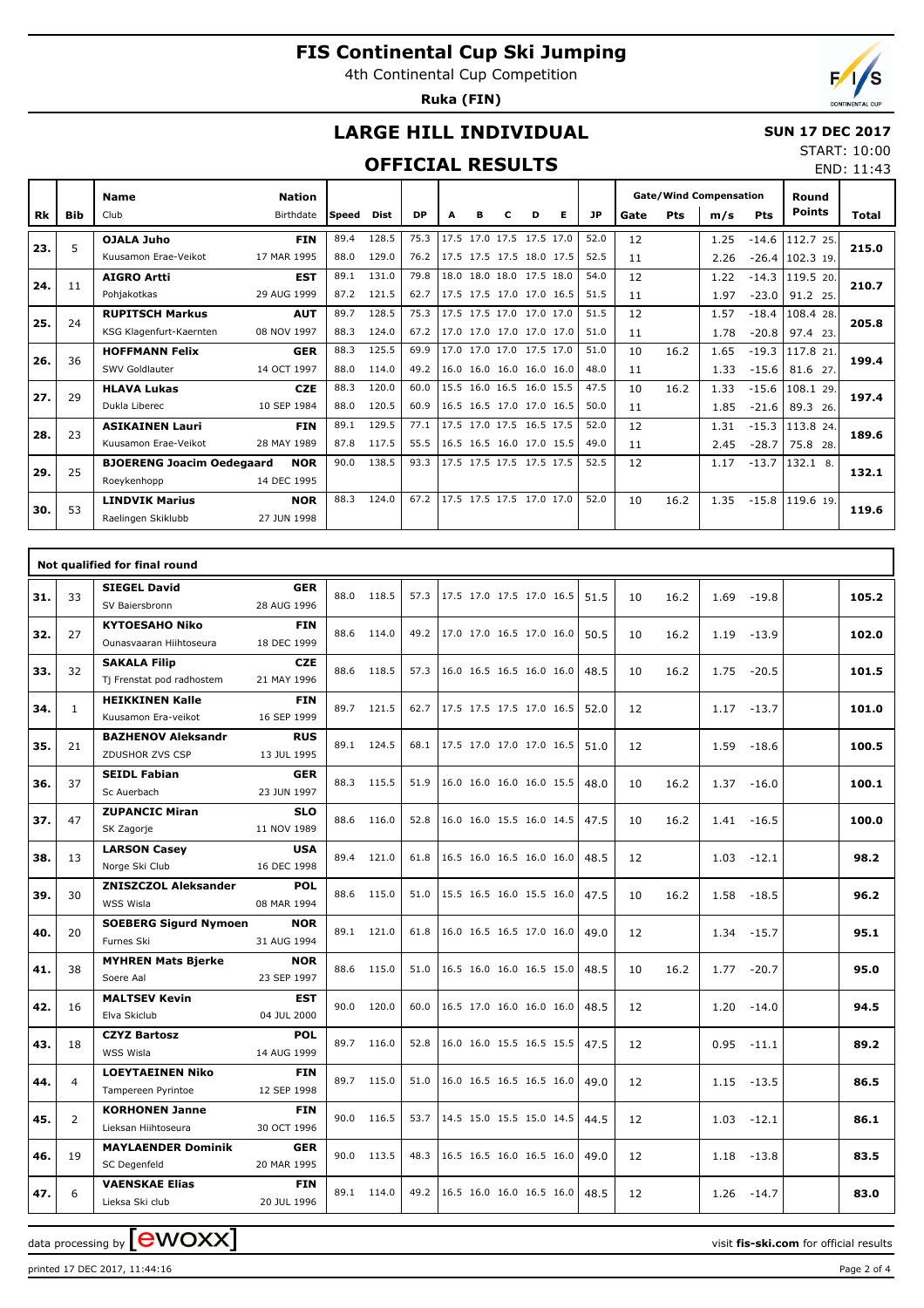4th Continental Cup Competition

**Ruka (FIN)**



### **LARGE HILL INDIVIDUAL**

#### **SUN 17 DEC 2017**

#### **OFFICIAL RESULTS**

START: 10:00 END: 11:43

|           |                | <b>Name</b>                    | <b>Nation</b> |       |            |           |                          |                          |   |   |                          |      |      |            | <b>Gate/Wind Compensation</b> |            | Round         |       |
|-----------|----------------|--------------------------------|---------------|-------|------------|-----------|--------------------------|--------------------------|---|---|--------------------------|------|------|------------|-------------------------------|------------|---------------|-------|
| <b>Rk</b> | <b>Bib</b>     | Club                           | Birthdate     | Speed | Dist       | <b>DP</b> | A                        | в                        | с | D | Е                        | JP   | Gate | <b>Pts</b> | m/s                           | <b>Pts</b> | <b>Points</b> | Total |
| 48.       | $\overline{7}$ | <b>IPCIOGLU Fatih Arda</b>     | <b>TUR</b>    | 89.4  | 113.0      | 47.4      |                          | 16.0 16.0 16.0 15.5 16.0 |   |   |                          | 48.0 | 12   |            | 1.20                          | $-14.0$    |               | 81.4  |
|           |                |                                | 28 SEP 1997   |       |            |           |                          |                          |   |   |                          |      |      |            |                               |            |               |       |
| 49.       | 14             | <b>MAURER Joshua</b>           | <b>CAN</b>    | 89.4  | 112.0      | 45.6      |                          | 16.0 16.0 16.0 16.0 16.0 |   |   |                          | 48.0 | 12   |            | 1.23                          | $-14.4$    |               | 79.2  |
|           |                | Altius Nordic Ski Club         | 20 SEP 1996   |       |            |           |                          |                          |   |   |                          |      |      |            |                               |            |               |       |
| 50.       | 43             | <b>HAMANN Martin</b>           | <b>GER</b>    | 88.6  | 103.0      | 29.4      |                          | 15.0 15.0 14.5 15.0 14.5 |   |   |                          | 44.5 | 10   | 16.2       | 1.03                          | $-12.1$    |               | 78.0  |
|           |                | SG Nickelhuette Aue            | 10 APR 1997   |       |            |           |                          |                          |   |   |                          |      |      |            |                               |            |               |       |
| 51.       | 17             | <b>CINTIMAR Muhammet Irfan</b> | <b>TUR</b>    | 89.7  | 102.5      | 28.5      |                          | 15.5 15.5 15.5 16.0 15.5 |   |   |                          | 46.5 | 12   |            | 0.96                          | $-11.2$    |               | 63.8  |
|           |                |                                | 16 JUL 1997   |       |            |           |                          |                          |   |   |                          |      |      |            |                               |            |               |       |
| 52.       | 10             | <b>PAPPEL Taavi</b>            | <b>EST</b>    |       | 90.2 104.5 | 32.1      | 15.5 16.0 16.0 15.5 15.5 |                          |   |   |                          | 47.0 | 12   |            | 1.45                          | $-17.0$    |               | 62.1  |
|           |                | Nomme Skiclub                  | 27 NOV 1999   |       |            |           |                          |                          |   |   |                          |      |      |            |                               |            |               |       |
| 53.       | 3              | <b>VETELAEINEN Jonne</b>       | <b>FIN</b>    | 89.7  | 101.0      | 25.8      |                          |                          |   |   | 15.5 15.5 15.0 14.5 15.0 | 45.5 | 12   |            | 0.87                          | $-10.2$    |               | 61.1  |
|           |                | Kuusamon Era-veikot            | 12 JUL 2000   |       |            |           |                          |                          |   |   |                          |      |      |            |                               |            |               |       |
| 54.       | $\mathsf{Q}$   | <b>BROWN A J</b>               | <b>USA</b>    | 89.7  | 100.5      | 24.9      |                          |                          |   |   | 14.0 14.5 14.5 14.0 14.0 | 42.5 | 12   |            | 1.02                          | $-11.9$    |               | 55.5  |
|           |                | Norge Ski Club                 | 28 FEB 1995   |       |            |           |                          |                          |   |   |                          |      |      |            |                               |            |               |       |
| 55.       | 8              | <b>LAUCHLAN Nigel</b>          | <b>CAN</b>    | 89.1  | 101.0      | 25.8      |                          | 15.5 14.5 15.5 15.5 14.5 |   |   |                          | 45.5 | 12   |            | 1.38                          | $-16.1$    |               | 55.2  |
|           |                | Altius Nordic SC               | 03 MAR 1996   |       |            |           |                          |                          |   |   |                          |      |      |            |                               |            |               |       |
| 56.       | 12             | <b>DEMIR Ayberk</b>            | <b>TUR</b>    | 89.4  | 94.0       | 13.2      |                          | 15.0 15.5 15.0 15.0 14.5 |   |   |                          | 45.0 | 12   |            | 1.02                          | $-11.9$    |               | 46.3  |
|           |                |                                | 14 FEB 1997   |       |            |           |                          |                          |   |   |                          |      |      |            |                               |            |               |       |
| 57.       | 34             | <b>TOROK Eduard</b>            | <b>ROU</b>    | 87.5  | 89.0       | 4.2       |                          | 13.5 13.5 13.5 13.5 13.0 |   |   |                          | 40.5 | 10   | 16.2       | 2.00                          | $-23.4$    |               | 37.5  |
|           |                | CS Dinamo Bucuresti            | 02 MAY 1997   |       |            |           |                          |                          |   |   |                          |      |      |            |                               |            |               |       |
| 58.       | 15             | <b>MATTOON Nicholas</b>        | <b>USA</b>    | 89.1  | 81.0       | $-10.2$   |                          | 13.5 13.0 13.0 13.0 13.0 |   |   |                          | 39.0 | 12   |            | 1.46                          | $-17.1$    |               | 11.7  |
|           |                | Flying Eagles ski club         | 04 AUG 1995   |       |            |           |                          |                          |   |   |                          |      |      |            |                               |            |               |       |

| Did not start |                       |           |
|---------------|-----------------------|-----------|
| <b>Bib</b>    | Name                  |           |
| 53            | <b>LINDVIK Marius</b> | 2nd round |

| <b>Disqualified</b> |                           |           |           |
|---------------------|---------------------------|-----------|-----------|
| <b>Bib</b>          | Name                      | Reason    |           |
| 25                  | BJOERENG Joacim Oedegaard | SCE4 Suit | 2nd round |

|           | <b>Weather Information</b> |      |      |                 |     |              |     |  |  |  |  |  |  |
|-----------|----------------------------|------|------|-----------------|-----|--------------|-----|--|--|--|--|--|--|
|           |                            | Snow | Air  | <b>Humidity</b> |     | Wind $[m/s]$ |     |  |  |  |  |  |  |
|           | Weather                    | [°C] | [°C] | [%]             | Min | Avg          | Max |  |  |  |  |  |  |
| 1st round | $clear \rightarrow fog$    | -5   | $-1$ | 58              | 0.8 | 1.3          | 2.0 |  |  |  |  |  |  |
| 2nd round | overcast                   | -5   | $-1$ | 58              | 1.0 | 1.8          | 2.4 |  |  |  |  |  |  |

| <b>Statistics</b> |      |                 |              |       |              |       |      |              |      |                            |         |                |  |  |  |
|-------------------|------|-----------------|--------------|-------|--------------|-------|------|--------------|------|----------------------------|---------|----------------|--|--|--|
|                   |      |                 |              |       | Distance [m] |       |      | Speed [km/h] |      | <b>Competitors/Nations</b> |         |                |  |  |  |
|                   | Gate | <b>Athletes</b> | <b>Falls</b> | Min   | Avg          | Max   | Min  | Avg          | Max  | <b>Entries</b>             | Started | <b>Results</b> |  |  |  |
| 1st round         | 12   | 26              | 0            | 81.0  | 116.0        | 138.5 | 89.1 | 89.5         | 90.2 | 58/13                      | 58/13   | 58/13          |  |  |  |
|                   | 10   | 32              | 0            | 89.0  | 122.9        | 135.0 | 87.5 | 88.3         | 88.8 |                            |         |                |  |  |  |
| 2nd round         | 11   | 28              | 0            | 114.0 | 130.1        | 143.0 | 87.2 | 88.4         | 89.7 | 30/9                       | 29/9    | 28/9           |  |  |  |

data processing by **CWOXX**  $\blacksquare$ 

printed 17 DEC 2017, 11:44:16 Page 3 of 4